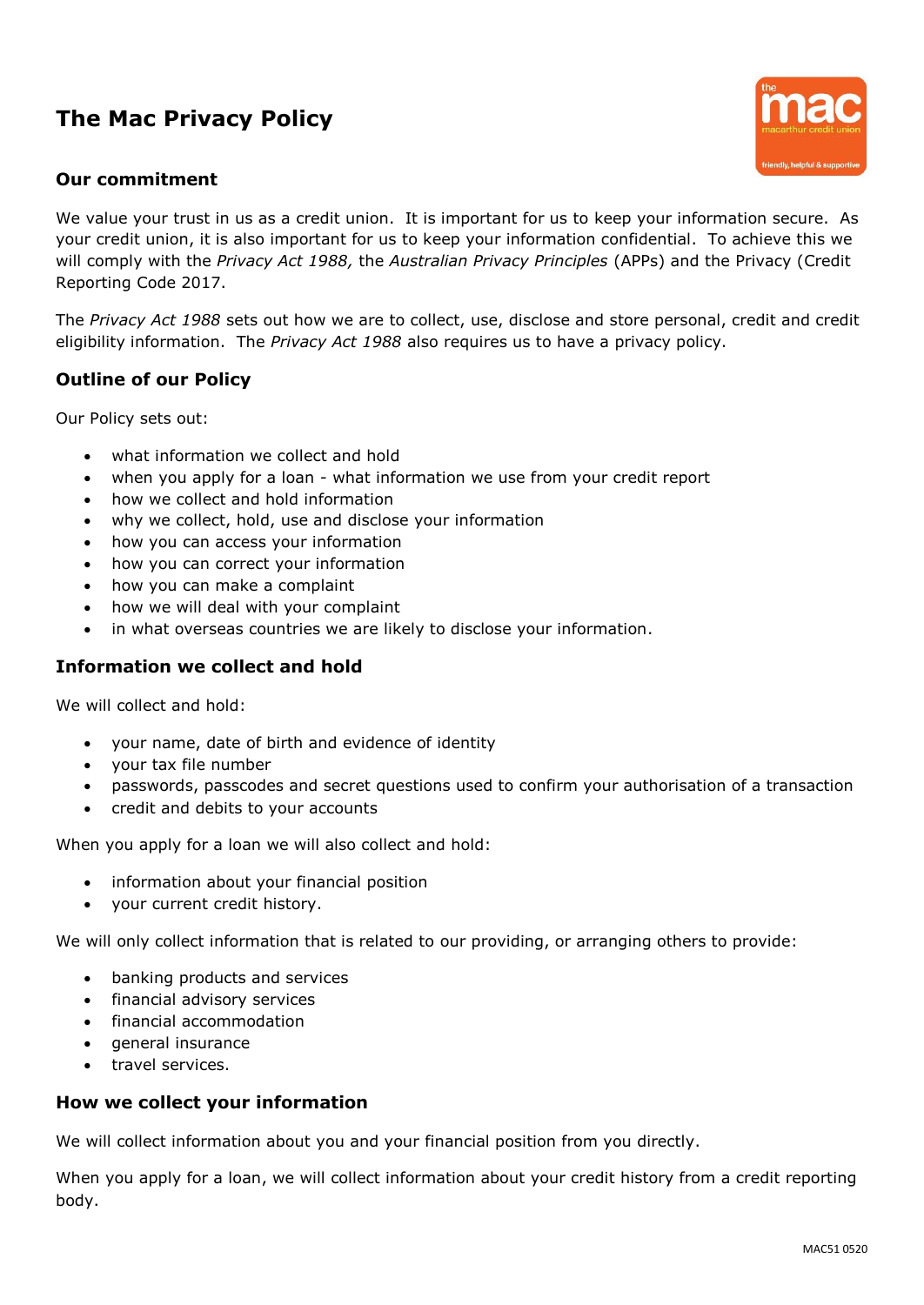## **What information do we use from your credit report?**

We use your credit report to check if what you have told us about your financial history is correct.

We look at the following information:

- what are your current loans
- what loans have you applied for
- if available, your repayment history on any loans and your default history
- any payment defaults reported by service providers such as telcos and energy companies
- whether there are any Court judgments against you
- whether you are, or have recently been, a bankrupt
- whether you have committed any serious credit infringements.

Your credit report will usually only contain information from the past 5 years. It may contain information from up to the past 7 years if you have committed a serious credit infringement.

We may ask you to explain why your credit report differs from what you have told us about your financial history.

## **Why we collect, hold, use and disclose personal information**

We collect, hold and use your information for a number of reasons, such as to:

- provide membership benefits, financial services and products or information about those benefits, services and products
- $\bullet$  give you information about financial services and products from  $3<sup>rd</sup>$  parties we have agreements with
- conduct market and demographic research in relation to the products and services our members acquired from us.

We also collect and hold personal information as required by law, for example:

- for our register of members
- to verify your identity
- to assess your capacity to pay a loan.

We collect and use your information:

- when you apply for a loan to establish your eligibility for a loan and your capacity to repay
	- when you have a loan with us to disclose the following information to a credit reporting body:
		- o the fact that you have applied for a loan
		- o details of the loan, when approved
		- o when payments are due
		- o whether you have paid on time
		- o when you actually paid.

We disclose your information to other entities such as

- entities that verify identity
- providers of payment and card services, when you make a transaction using a payment service or card
- entities that help identify illegal activities and prevent fraud
- lawyers, conveyancers, accountants, brokers and agents who represent you
- contractors for statement printing and mail out, card and cheque production, market research or direct marketing
- affiliated product and service suppliers to provide information to you about their services and products